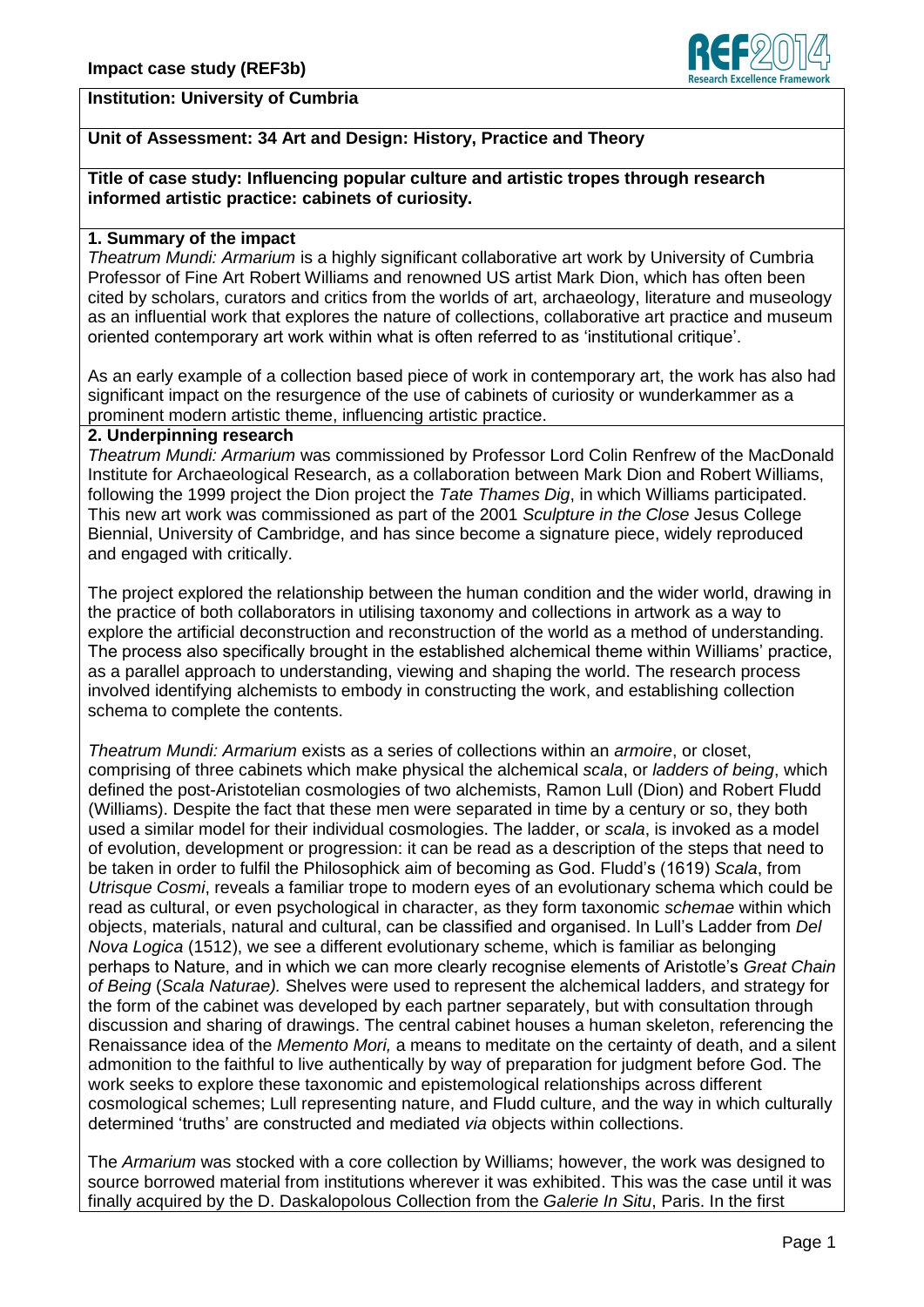

incarnation of the piece, we were able to borrow collections from institutions within Cambridge University: amongst others, the Whipple Museum of Technology, The Anthropological Museum, and the MacDonald Institute for Archaeological Research. The strategy was mirrored in both the French and German exhibitions during the tour of the cabinet (see section 3).

Robert Williams was Programme Leader of Fine Art at Cumbria Institute of the Arts in 2001, one of the legacy institutions which became part of the University of Cumbria at its formation in 2007, and is now Professor of Fine Art. Mark Dion is a renowned US artist.

## **3. References to the research**

Theatrum Mundi: Armarium. Mixed media installation, Mark Dion and Robert Williams, 2001.

# **Theatrum Mundi was shown as part of the following exhibitions:**

 *Sculpture in the Close* – The Cambridge Biennale. *Theatrum Mundi: Armarium.* Major collaborative installation with Mark Dion - Jesus College Chapel, Jesus College, Cambridge University. Co-Exhibitors: Anish Kapoor (UK); Julian Opie (UK); Richard Wentworth (UK); Carl von Weiler (UK); Danny Lane (USA). Exhibition opened by Tim Marlowe. Catalogue A5 20pp, text by Rod Mengham, forward by Robert Mair, afterword by Professor Lord Colin Renfrew.

Delivery of a Lecture with Mark Dion at the MacDonald Institute for Archaeological Research, Cambridge University, *the Archaeological Projects of Mark Dion*. Inaugural event for *Sculpture in the Close* 2001,organised by Professor Lord Colin Renfrew.

- *Theatrum Mundi: Armarium.* Curated by Fabienne Leclerc. Installation at *Galerie In Situ*, Paris. October - December 2001
- *Mark Dion: Collaborations***.** *Theatrum Mundi: Armarium* Mark Dion & Robert Williams Editioned Print, 2001. Bob Braine; Nils Norman; J.Morgan Puett; Alexis Rockman; William Schefferine; Jason Simon; Josef Strau; Robert Williams; The Photography Club of Andover High School. January 31 – March 9 2003. University of Hartford. Hartford Art School – 125<sup>th</sup> Anniversary.

Davis, Zina (ed) (2003). *Mark Dion: Collaborations*. Joseloff Gallery. Hartford University.

- *Encyclomania (1)* Curator: Andreas Baur. Villa Merkel, *Galarien de Stadt Esslingen am Neckar*, Germany. 1.12.2002 - 2.2.2003
- *Encyclomania (2)* Curator: Dr. Annelie Pohlen*. Bonner Kunstverein*, Germany. 12.2.2003 30.3.2003
- *Encyclomania (3)* Curator: Dr. Martin Engler. *Kunstverein Hannover*, Germany. 5.6.2003 17.8.2003

Baur, Andreas & Berg, Stephan (eds) (trans. Robinson, Michael). (2003)*: Encyclomania*. Verlag für Moderne Kunst, Nürnberg.

 *The Luminous Interval: The D. Daskolopoulos Collection. Theatrum Mundi: Armarium* (2001) Mark Dion & Robert Williams. Curated by Nancy Spector & Katherine Bimson. *The Guggenheim Museum*, Bilbao, Spain. 12.4.2011 - 11.9.2011.

Spector, Nancy (ed). 2011. *The Luminous Interval: The D. Daskalopoulos Collection.* Guggenheim Museum Publications: New York.

- *3<sup>rd</sup> Athens Biennale 2011. Monodrome.* Curated by Nicholas Bourriaud, Xenia Kalpaksoglou, Poka-Yio. Diplareios School at *Plateia Theatrou*, the *Eleftherios Venizelos Museum* and the *Eleftherias Park Arts Centre* 22.10.2011-11.12.2011.
- *The Macabre Treasury.* Mark Dion; Dana Sherwood; Robert Williams; *et al*. *Museum Het Domein*, Sittard, Netherlands. 20.1.2013 – 5.5.2013.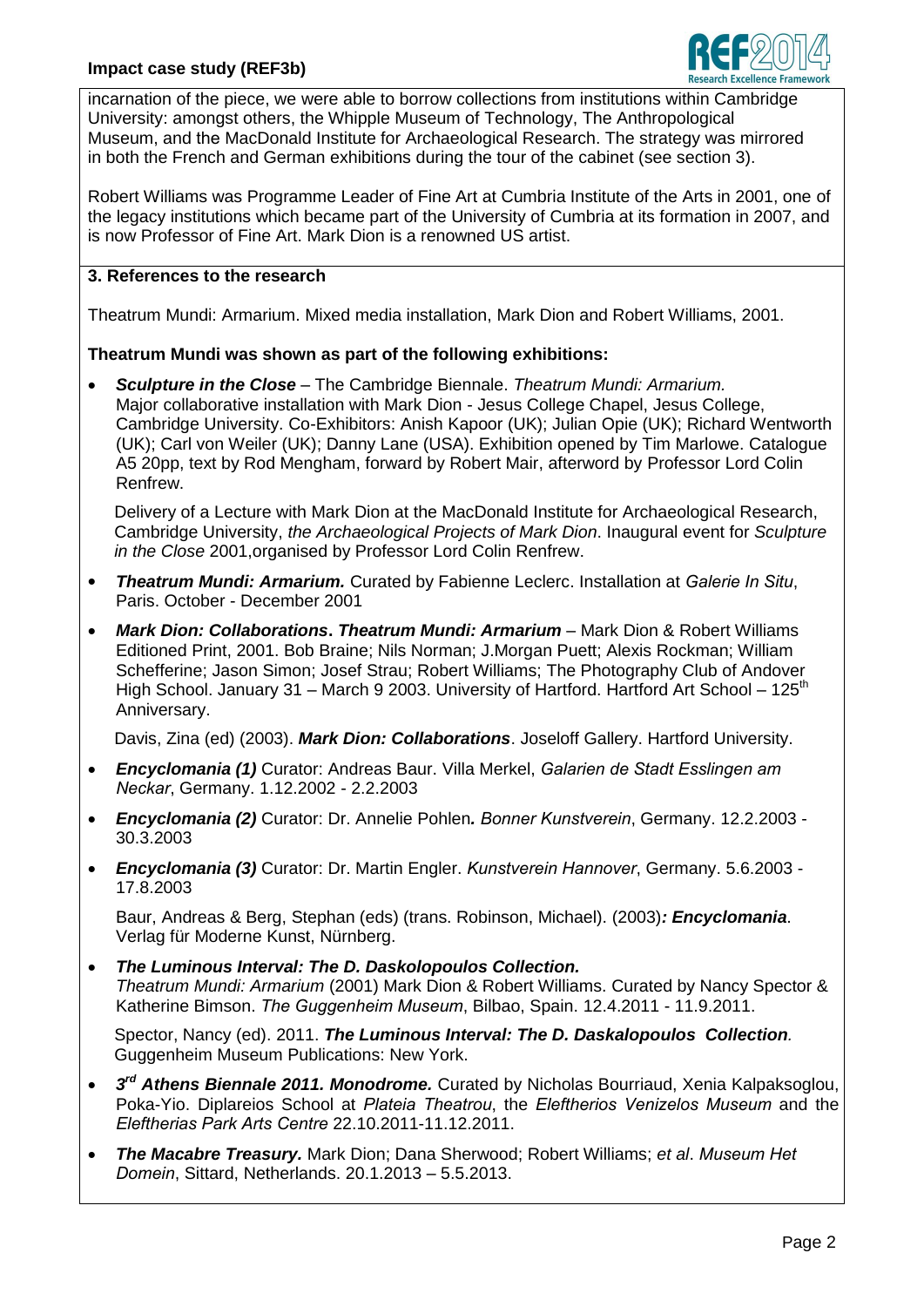

### **4. Details of the impact**

*Theatrum Mundi: Armarium* is a highly successful collaborative work, and is cited by scholars and critics in making reference to wider cultural and art practice by both Professor Williams and Dion. It is frequently invoked and included in publications that explore, for example, the relationship between art and science, cosmology, epistemology and taxonomy. A limited edition print made by Dion and Williams for *Galerie In-Situ*, Paris, is also frequently reproduced within both art-world publications, and in academic analyses, and further helps to disseminate the impact of the piece in terms of critical discourse and audience reach. The list of international publications which feature discussion of the installation provides a commentary or analysis of the work. This critical positioning of the work within on-going cultural discourses focus on themes of the relationship between art and science, of collections and collecting, the construction of epistemologies, *wunderkammer* (historic and contemporary)*,* collaborative art practice and museum oriented contemporary art work. The widespread dissemination of the work as an early example of a modern use of a cabinet of curiosity as an artistic vehicle has influenced the rediscovery of the wunderkammer as a form for contemporary artworks.

Of particular note is the analysis found within Professor Lord Colin Renfrew's influential book, *Figuring It Out* (2003) which investigated the relationship between archaeologists and artists as practitioners and cultural researchers. The inclusion of the work within Umberto Eco's visual essay in his book *The Infinity of Lists* (2009) is significant, not only because of the epistemological nature of that work, but also because it is 'activated' by the engagement of the viewer as part of the process of interpretation. After touring venues in the UK, France, and Germany, *Theatrum Mundi: Armarium* was selected and included in the seminal exhibition *The Luminous Interval,* at the Guggenheim Museum, Bilbao, in 2011. The wider reach of the Guggenheim Bilbao exhibition is shown in the attendance figure of 532,287 visitors during the period, with 1250 Spanish and 2000 English hard back catalogues produced. This was a large scale survey exhibition of artwork from the D.Daskalopoulos Collection, curated by Nancy Spector of the New York *Solomon R. Guggenheim Museum*, which sought to offer a new critical context for the most significant examples of international installation art from contemporary practitioners. This ground-breaking exhibition was followed closely by the inclusion of the piece in the 2011 Athens Biennale, curated by Nicholas Bourriaud, Xenia Kalpaktsolglou and Poka-Yio, which articulated further issues in the exploration of value, commodity, knowledge and power in the context of relational aesthetics and socially engaged practice. A highly visible piece, *Theatrum Mundi: Armarium* has an important international reach, the most recent incarnation is within the 2013 exhibition *The Macabre Treasury* at *Museum Het Domein*, Sittard, Holland.

The position of *Theatrum Mundi* as an important modern incarnation of a *wunderkammer* is seen in its inclusion in the Patrick Mauriés volume, *Cabinets of Curiosity* (Thames & Hudson, 2002). This book has extensive reach, with an initial printing run of over 16,000 copies in four languages, and a number of additional print runs almost doubling this number, including a Japanese edition.

Interest and engagement with the piece is shown by its inclusion on a variety of websites, from those interested in critical analyses, reviews and influences within the contemporary art community, and which reflect interdisciplinary discourses, to those concerned with more academic and scholarly issues, which seek to locate the work thematically within the discourse tropes (such as art historical or practitioner education contexts), and to blogs and sharing sites of the general public and developing artists, showing engagement with the alchemical, collecting or cabinet of curiosity and *memento mori* themes.

The importance of the work in understanding historical and psychological issues around engagement with and perception of the world through collection and categorisation is also shown through the selection of the piece by the Guggenheim for production of accompanying educational resources. The teacher's guide includes questions and activities related to the work, and are part of a series aimed at enriching history and social science curricula, as well as arts education. *Theatrum mundi* was one of only three installations from the *Luminous Interval* exhibition used as an educational resource, which remains on the Guggenheim Bilbao website alongside an image